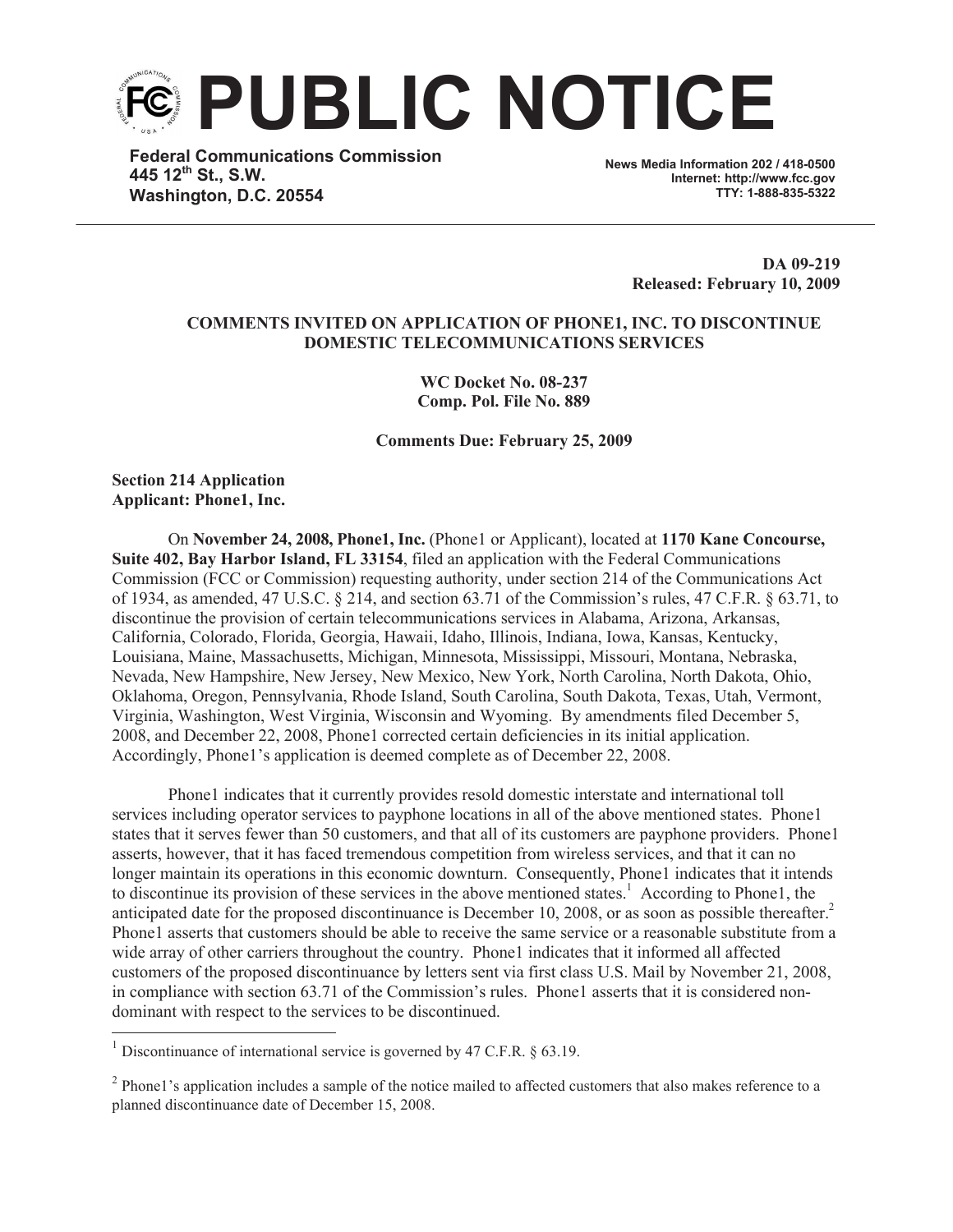In accordance with section  $63.71(c)$  of the Commission's rules, Phone1's application will be deemed to be granted automatically on the 31st day after the release date of this public notice, unless the Commission notifies Phone1 that the grant will not be automatically effective. In Phone1's application, Phone1 indicates that it anticipates discontinuing service on December 10, 2008 or as soon as possible thereafter. Accordingly, pursuant to section  $63.71(c)$  and the terms of Phone1's application, absent further Commission action, Phone1 may terminate its domestic long distance telephone services in the above mentioned states on or after **March 13, 2009**. <sup>3</sup> The Commission normally will authorize proposed discontinuances of service unless it is shown that customers or other end users would be unable to receive service or a reasonable substitute from another carrier, or that the public convenience and necessity would be otherwise adversely affected.

This proceeding is considered a "permit but disclose" proceeding for purposes of the Commission's ex parte rules, 47 C.F.R. §§ 1.1200-1.1216. Comments objecting to this application must be filed with the Commission on or before **February 25, 2009**. Such comments should refer to **WC Docket No. 08-237 and Comp. Pol. File No. 889**. Comments should include specific information about the impact of this proposed discontinuance on the commenter, including any inability to acquire reasonable substitute service. Comments may be filed using the Commission's Electronic Comment Filing System (ECFS) or by filing paper copies. *See Electronic Filing of Documents in Rulemaking Proceedings*, 63 FR 24121 (1998). Comments filed through the ECFS can be sent as an electronic file via the Internet to http://www.fcc.gov/cgb/ecfs/. Filers should follow the instructions provided on the Web site for submitting comments. Generally, only one copy of an electronic submission must be filed. In completing the transmittal screen, filers should include their full name, U.S. Postal Service mailing address, and the applicable docket or rulemaking number. Parties may also submit an electronic comment by Internet e-mail. To get filing instructions for e-mail comments, filers should send an e-mail to ecfs@fcc.gov, and include the following words in the body of the message, "get form." A sample form and directions will be sent in response.

Parties who choose to file by paper must send an original and four copies of the comments to the Office of the Secretary, Federal Communications Commission, 445 12th Street, S.W., Room TW-A325, Washington, D.C. 20554. Filings can be sent by hand or messenger delivery, by commercial overnight courier, or by first-class or overnight U.S. Postal Service mail. All filings must be addressed to the Commission's Secretary, Office of the Secretary, Federal Communications Commission. The Commission's contractor will receive hand-delivered or messenger-delivered paper filings for the Commission's Secretary at 236 Massachusetts Avenue, N.E., Suite 110, Washington, D.C. 20002. The filing hours at this location are 8:00 a.m. to 7:00 p.m. All hand deliveries must be held together with rubber bands or fasteners. Any envelopes must be disposed of before entering the building. Commercial overnight mail (other than U.S. Postal Service Express Mail and Priority Mail) must be sent to 9300 East Hampton Drive, Capitol Heights, MD 20743. U.S. Postal Service first-class mail, Express, and Priority mail should be addressed to 445 12th Street, S.W., Washington, D.C. 20554.

Two copies of the comments should also be sent to the Competition Policy Division, Wireline Competition Bureau, Federal Communications Commission, 445 12th Street, S.W., Room 5-C140, Washington, D.C. 20554, Attention: Carmell Weathers. In addition, comments should be served upon the Applicant. Commenters are also requested to fax their comments to the FCC at (202) 418-1413, Attention: Carmell Weathers.

<sup>&</sup>lt;sup>3</sup> Any action on this domestic 214 discontinuance application is without prejudice to any potential enforcement action related to unauthorized discontinuance or any other violation of the Act or the Commission's rules.